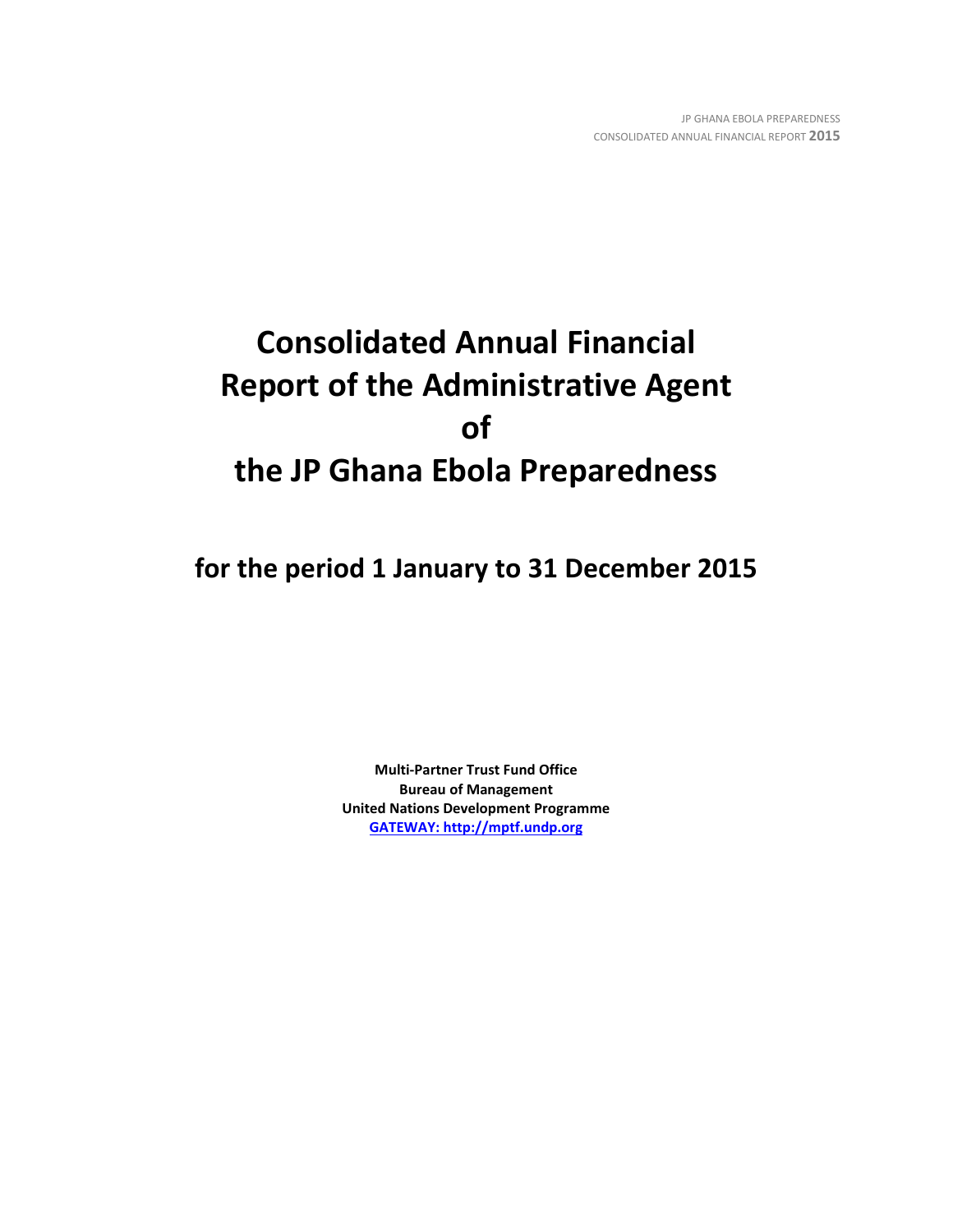# **PARTICIPATING ORGANIZATIONS CONTRIBUTORS**



Food and Agriculture Organization







International Organization for Migration



Joint United Nations Programme on HIV/AIDS

۹ 

United Nations Development Programme



United Nations Educational, Scientific and Cultural Organization



United Nations Population Fund



United Nations Children's Fund



World Health Organization



DEPARTMENT OF FOREIGN AFFAIRS AND INTERNATIONAL TRADE, GOV CANADA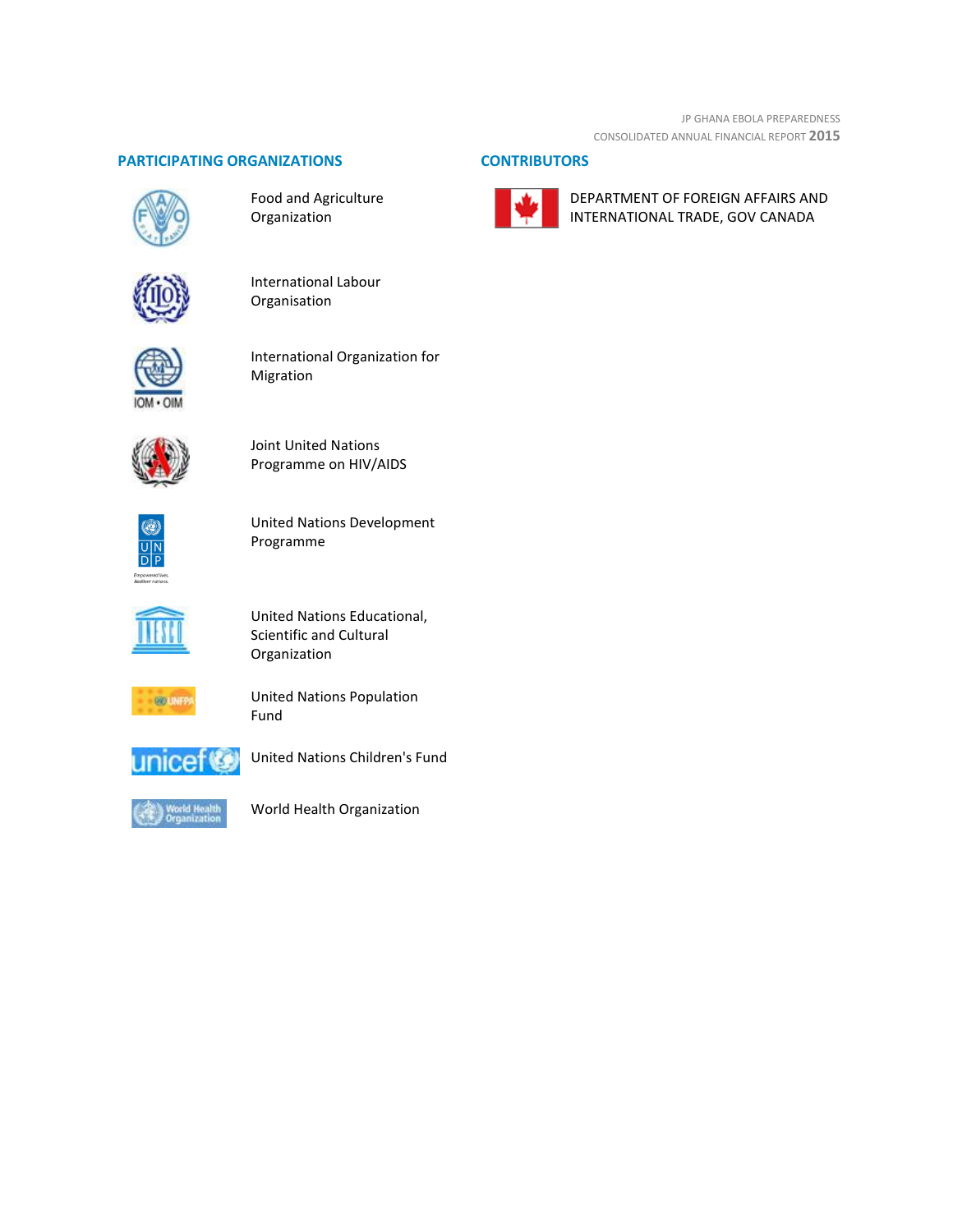# **DEFINITIONS**

# **Allocation**

Amount approved by the Steering Committee for a project/programme.

# **Approved Project/Programme**

A project/programme including budget, etc., that is approved by the Steering Committee for fund allocation purposes.

# **Contributor Commitment**

Amount(s) committed by a donor to a Fund in a signed Standard Administrative Arrangement with the UNDP Multi-Partner Trust Fund Office (MPTF Office), in its capacity as the Administrative Agent. A commitment may be paid or pending payment.

# **Contributor Deposit**

Cash deposit received by the MPTF Office for the Fund from a contributor in accordance with a signed Standard Administrative Arrangement.

# **Delivery Rate**

The percentage of funds that have been utilized, calculated by comparing expenditures reported by a Participating Organization against the 'net funded amount'.

# **Indirect Support Costs**

A general cost that cannot be directly related to any particular programme or activity of the Participating Organizations. UNDG policy establishes a fixed indirect cost rate of 7% of programmable costs.

# **Net Funded Amount**

Amount transferred to a Participating Organization less any refunds transferred back to the MPTF Office by a Participating Organization.

# **Participating Organization**

A UN Organization or other inter-governmental Organization that is an implementing partner in a Fund, as represented by signing a Memorandum of Understanding (MOU) with the MPTF Office for a particular Fund.

# **Project Expenditure**

The sum of expenses and/or expenditure reported by all Participating Organizations for a Fund irrespective of which basis of accounting each Participating Organization follows for donor reporting.

# **Project Financial Closure**

A project or programme is considered financially closed when all financial obligations of an operationally completed project or programme have been settled, and no further financial charges may be incurred.

# **Project Operational Closure**

A project or programme is considered operationally closed when all programmatic activities for which Participating Organization(s) received funding have been completed.

# **Project Start Date**

Date of transfer of first instalment from the MPTF Office to the Participating Organization.

# **Total Approved Budget**

This represents the cumulative amount of allocations approved by the Steering Committee.

# **US Dollar Amount**

The financial data in the report is recorded in US Dollars and due to rounding off of numbers, the totals may not add up.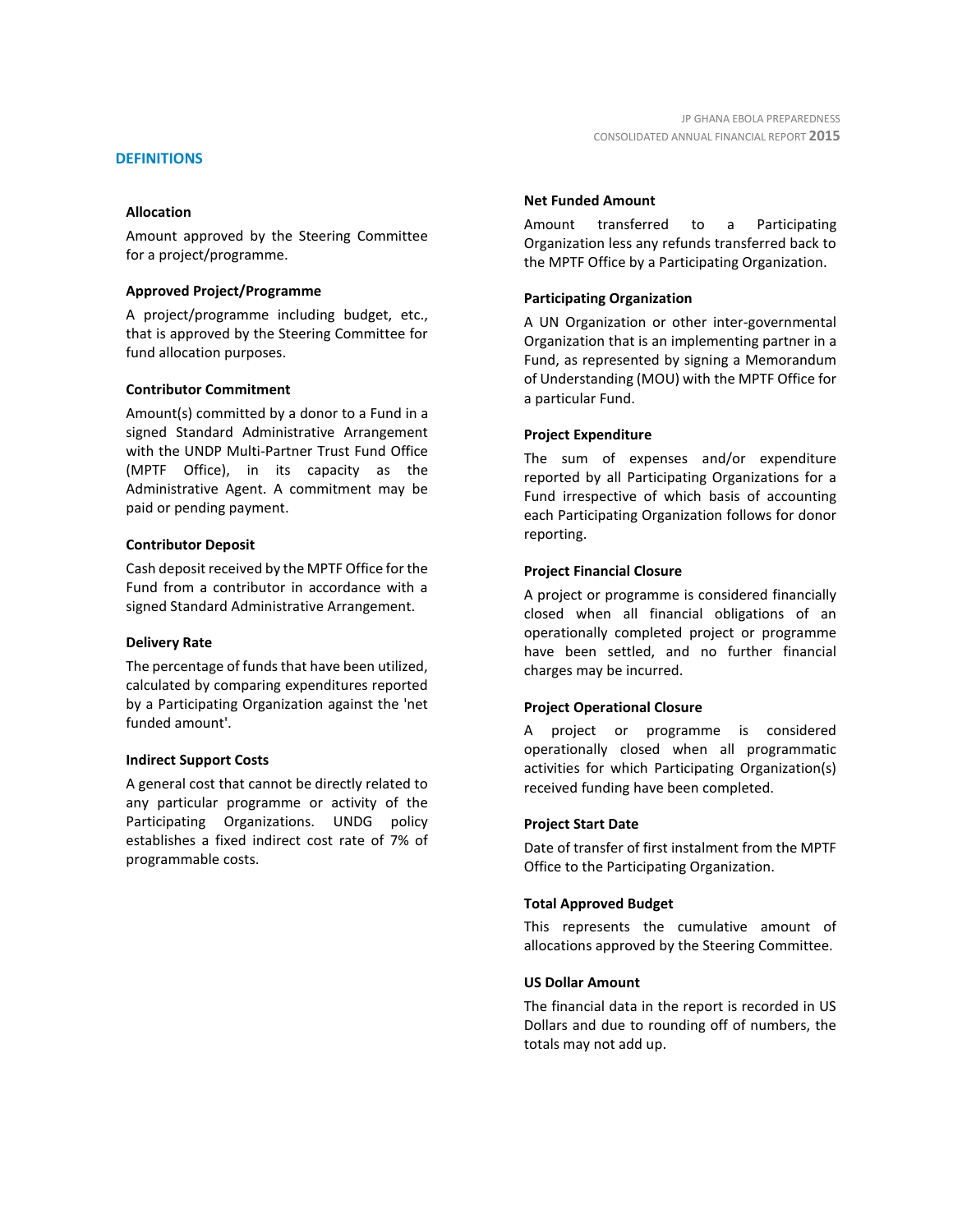# **2015 FINANCIAL PERFORMANCE**

This chapter presents financial data and analysis of the JP Ghana Ebola Preparedness using the passthrough funding modality as of 31 December **2015**. Financial information for this Fund is also available on the MPTF Office GATEWAY, at the following address:

[http://mptf.undp.org/factsheet/fund/JGH10.](http://mptf.undp.org/factsheet/fund/JGH10) 

# **1. SOURCES AND USES OF FUNDS**

As of 31 December **2015**, **1** contributors has deposited US\$ **2,394,827** in contributions and US\$ **1,778** has been earned in interest,

bringing the cumulative source of funds to US\$ **2,396,605.**

Of this amount, US\$ **2,370,878** has been transferred to **9** Participating Organizations, of which US\$ **1,626,534** has been reported as expenditure. The Administrative Agent fee has been charged at the approved rate of 1% on deposits and amounts to US\$ **23,948**. Table 1 provides an overview of the overall sources, uses, and balance of the JP Ghana Ebola Preparedness as of 31 December **2015**.

# **Table 1. Financial Overview, as of 31 December 2015 (in US Dollars)**

|                                                           | Annual 2014 | Annual 2015 | <b>Cumulative</b> |
|-----------------------------------------------------------|-------------|-------------|-------------------|
| <b>Sources of Funds</b>                                   |             |             |                   |
| <b>Gross Contributions</b>                                |             | 2,394,827   | 2,394,827         |
| Fund Earned Interest and Investment Income                |             | 1,778       | 1,778             |
| Interest Income received from Participating Organizations |             |             |                   |
| Refunds by Administrative Agent to Contributors           |             |             |                   |
| Fund balance transferred to another MDTF                  |             |             |                   |
| <b>Other Revenues</b>                                     |             |             |                   |
| <b>Total: Sources of Funds</b>                            |             | 2,396,605   | 2,396,605         |
| <b>Use of Funds</b>                                       |             |             |                   |
| Transfers to Participating Organizations                  |             | 2,370,878   | 2,370,878         |
| Refunds received from Participating Organizations         |             |             |                   |
| <b>Net Funded Amount to Participating Organizations</b>   |             | 2,370,878   | 2,370,878         |
| <b>Administrative Agent Fees</b>                          |             | 23,948      | 23,948            |
| Direct Costs: (Steering Committee, Secretariatetc.)       |             |             |                   |
| <b>Bank Charges</b>                                       |             | 23          | 23                |
| Other Expenditures                                        |             |             |                   |
| <b>Total: Uses of Funds</b>                               |             | 2,394,849   | 2,394,849         |
| Change in Fund cash balance with Administrative Agent     |             | 1,755       | 1,755             |
| Opening Fund balance (1 January)                          |             |             |                   |
| <b>Closing Fund balance (31 December)</b>                 |             | 1,755       | 1,755             |
| Net Funded Amount to Participating Organizations          |             | 2,370,878   | 2,370,878         |
| Participating Organizations' Expenditure                  |             | 1,626,534   | 1,626,534         |
| <b>Balance of Funds with Participating Organizations</b>  |             |             | 744,344           |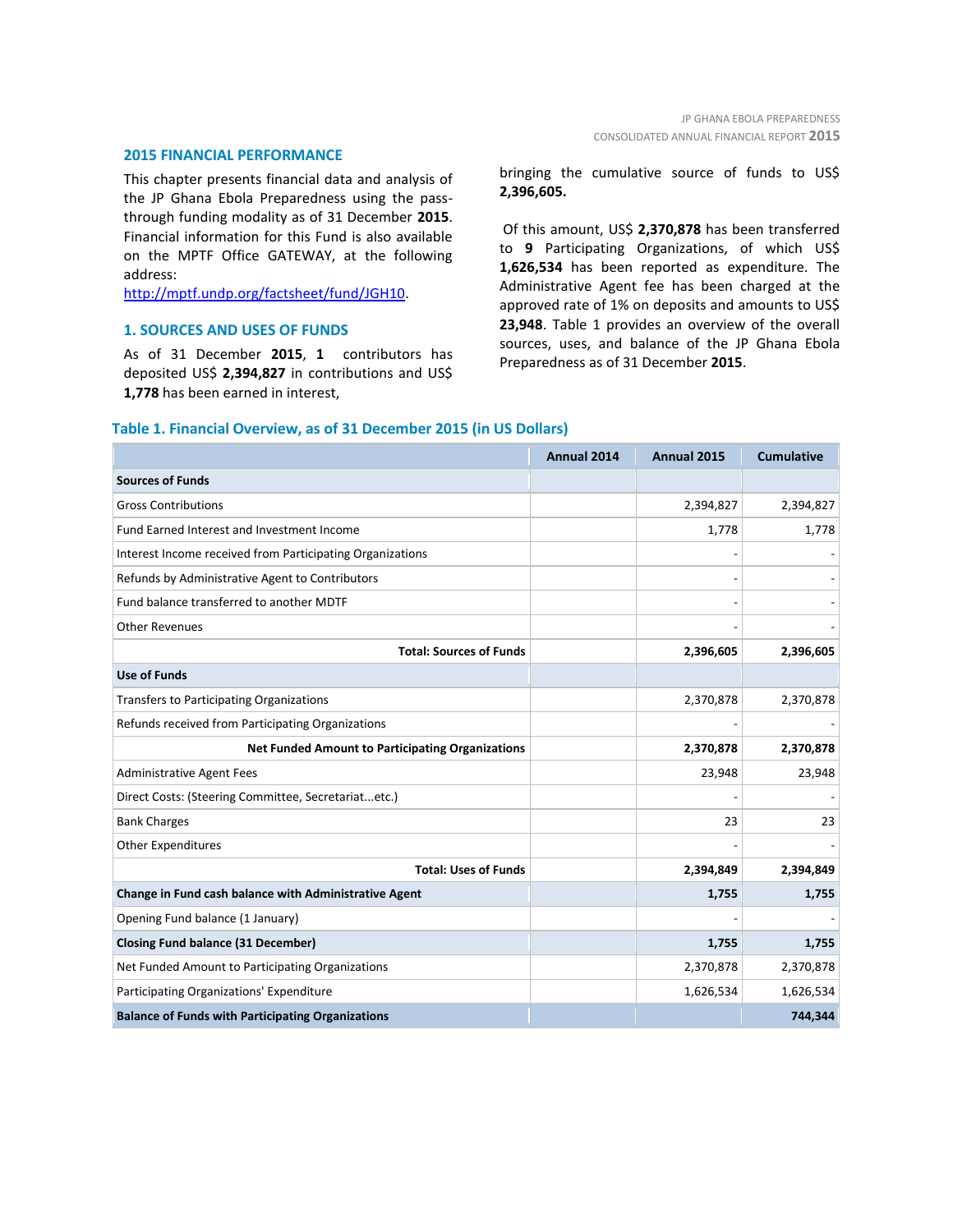# **2. PARTNER CONTRIBUTIONS**

Table 2 provides information on cumulative contributions received from all contributors to this Fund as of 31 December **2015**.

# **Table 2. Contributors' Deposits, as of 31 December 2015 (in US Dollars)**

| <b>Contributors</b>                     | <b>Prior Years</b><br>as of 31-Dec-2014 | <b>Current Year</b><br>Jan-Dec-2015 | <b>Total</b> |
|-----------------------------------------|-----------------------------------------|-------------------------------------|--------------|
| DEPT OF FOR AFF & INTL TRADE GOV CANADA |                                         | 2,394,827                           | 2,394,827    |
| <b>Grand Total</b>                      |                                         | 2,394,827                           | 2,394,827    |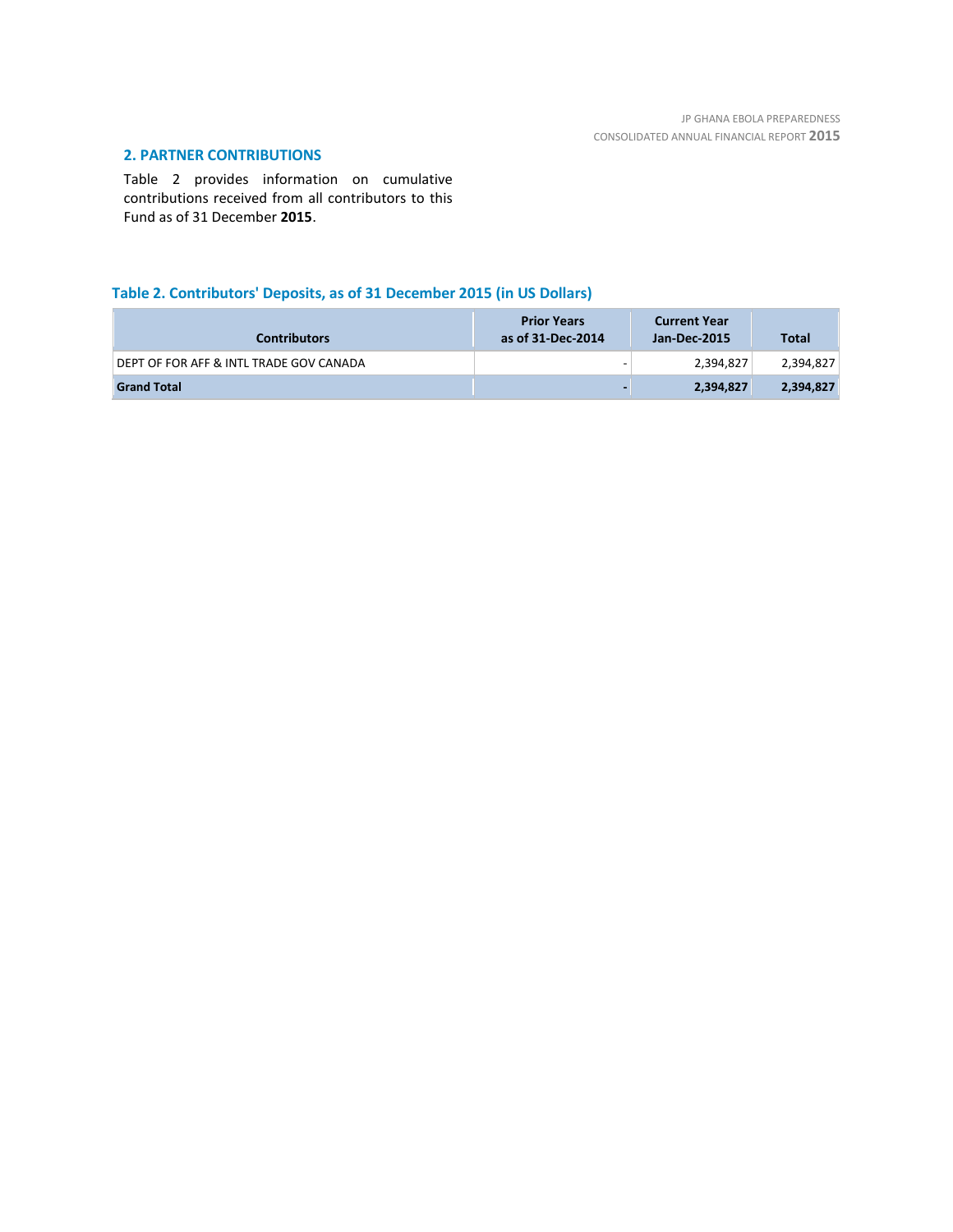# **3. INTEREST EARNED**

Interest income is earned in two ways: 1) on the balance of funds held by the Administrative Agent ('Fund earned interest'), and 2) on the balance of funds held by the Participating Organizations ('Agency earned interest') where their Financial Regulations and Rules allow return of interest

to the AA. As of 31 December **2015**, Fund earned interest amounts to US\$ **1,778** and interest received from Participating Organizations amounts to US\$ **-**, bringing the cumulative interest received to US\$ **1,778**. Details are provided in the table below.

# **Table 3. Sources of Interest and Investment Income, as of 31 December 2015 (in US Dollars)**

| <b>Interest Earned</b>                     | <b>Prior Years</b><br>as of 31-Dec-2014 | <b>Current Year</b><br>Jan-Dec-2015 | <b>Total</b> |
|--------------------------------------------|-----------------------------------------|-------------------------------------|--------------|
| <b>Administrative Agent</b>                |                                         |                                     |              |
| Fund Earned Interest and Investment Income |                                         | 1,778                               | 1,778        |
| <b>Total: Fund Earned Interest</b>         |                                         | 1,778                               | 1,778        |
| <b>Participating Organization</b>          |                                         |                                     |              |
| <b>Total: Agency earned interest</b>       |                                         |                                     |              |
| <b>Grand Total</b>                         |                                         | 1,778                               | 1,778        |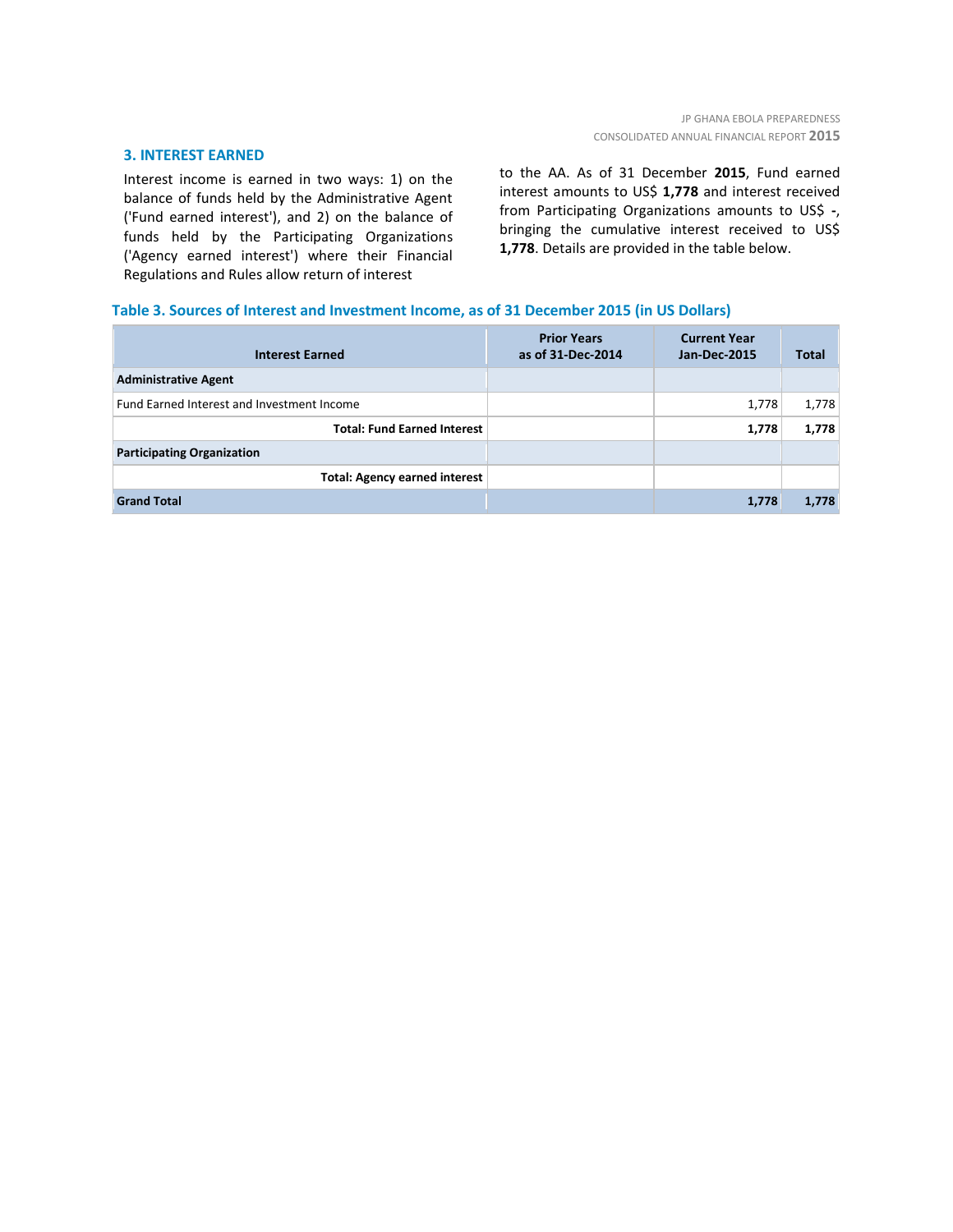# **4. TRANSFER OF FUNDS**

Allocations to Participating Organizations are approved by the Steering Committee and disbursed by the Administrative Agent. As of 31 December **2015**, the AA has transferred US\$ **2,370,878** to **9** Participating Organizations (see list below).

Table 4 provides additional information on the refunds received by the MPTF Office, and the net funded amount for each of the Participating Organizations.

| Table 4. Transfer, Refund, and Net Funded Amount by Participating Organization, as of 31 December 2015 |
|--------------------------------------------------------------------------------------------------------|
| (in US Dollars)                                                                                        |

| Participating<br>Organization | Prior Years as of 31-Dec-2014 |                |                   | <b>Current Year Jan-Dec-2015</b> |                |                   | <b>Total</b>     |                |                   |
|-------------------------------|-------------------------------|----------------|-------------------|----------------------------------|----------------|-------------------|------------------|----------------|-------------------|
|                               | <b>Transfers</b>              | <b>Refunds</b> | <b>Net Funded</b> | <b>Transfers</b>                 | <b>Refunds</b> | <b>Net Funded</b> | <b>Transfers</b> | <b>Refunds</b> | <b>Net Funded</b> |
| <b>FAO</b>                    |                               |                |                   | 270,000                          |                | 270,000           | 270,000          |                | 270,000           |
| <b>ILO</b>                    |                               |                |                   | 165,000                          |                | 165,000           | 165,000          |                | 165,000           |
| <b>IOM</b>                    |                               |                |                   | 381,000                          |                | 381,000           | 381,000          |                | 381,000           |
| <b>UNAIDS</b>                 |                               |                |                   | 237,000                          |                | 237,000           | 237,000          |                | 237,000           |
| <b>UNDP</b>                   |                               |                |                   | 200,878                          |                | 200,878           | 200,878          |                | 200,878           |
| <b>UNESCO</b>                 |                               |                |                   | 100,000                          |                | 100,000           | 100,000          |                | 100,000           |
| <b>UNFPA</b>                  |                               |                |                   | 170,000                          |                | 170,000           | 170,000          |                | 170,000           |
| <b>UNICEF</b>                 |                               |                |                   | 160,000                          |                | 160,000           | 160,000          |                | 160,000           |
| <b>WHO</b>                    |                               |                |                   | 687,000                          |                | 687,000           | 687,000          |                | 687,000           |
| <b>Grand Total</b>            |                               |                |                   | 2,370,878                        |                | 2,370,878         | 2,370,878        |                | 2,370,878         |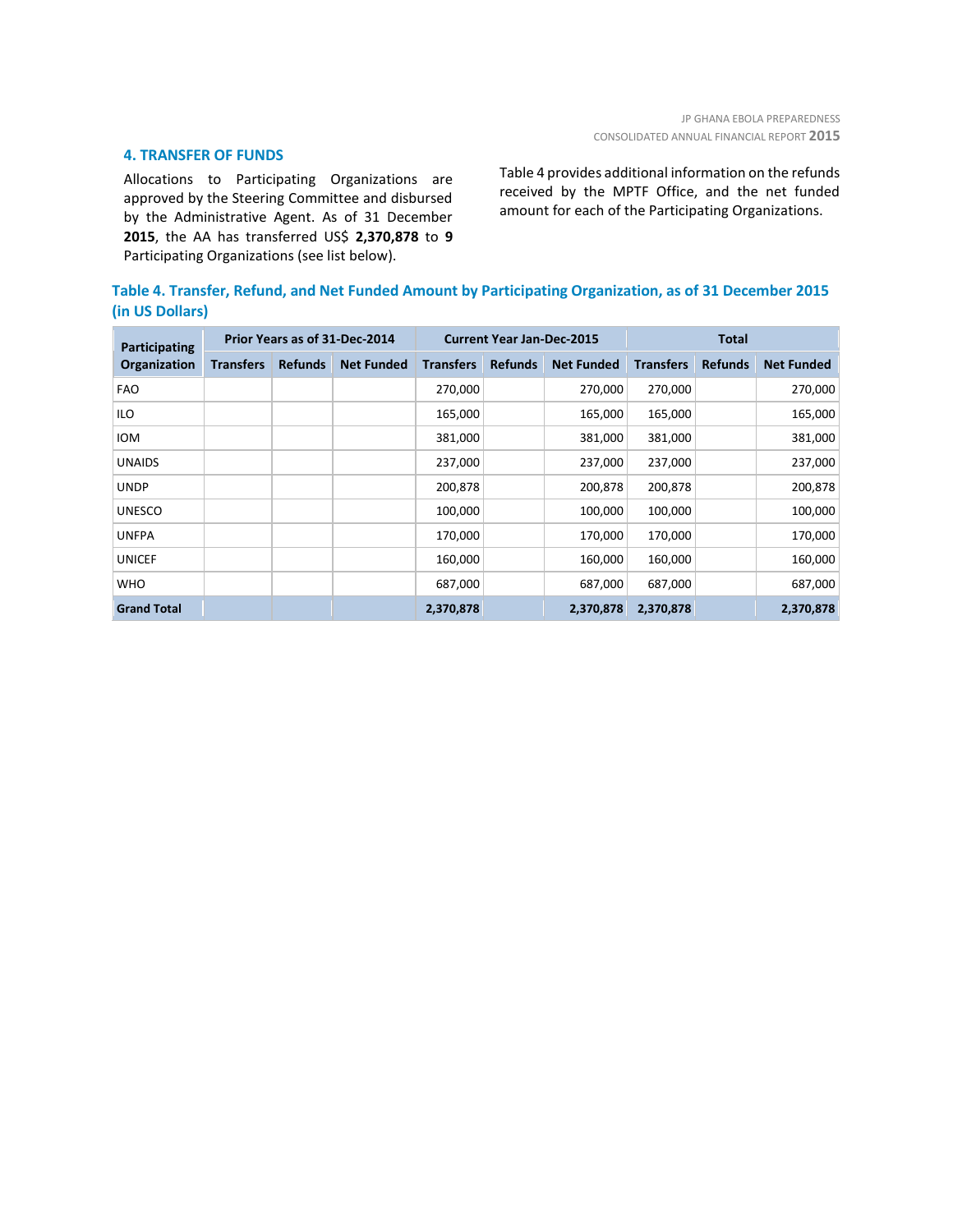# JP GHANA EBOLA PREPAREDNESS

CONSOLIDATED ANNUAL FINANCIAL REPORT **2015**

# **5. EXPENDITURE AND FINANCIAL DELIVERY RATES**

All final expenditures reported for the year **2015** were submitted by the Headquarters of the Participating Organizations. These were consolidated by the MPTF Office.

# **5.1 EXPENDITURE REPORTED BY PARTICIPATING ORGANIZATION**

As shown in table below, the cumulative net funded amount is US\$ **2,370,878** and cumulative expenditures reported by the Participating Organizations amount to US\$ **1,626,534**. This equates to an overall Fund expenditure delivery rate of **69** percent.

# **Table 5. Net Funded Amount, Reported Expenditure, and Financial Delivery by Participating Organization, as of 31 December 2015 (in US Dollars)**

|                                      |                    |                             | <b>Expenditure</b>                      |                                     |                   |                           |
|--------------------------------------|--------------------|-----------------------------|-----------------------------------------|-------------------------------------|-------------------|---------------------------|
| Participating<br><b>Organization</b> | Approved<br>Amount | <b>Net Funded</b><br>Amount | <b>Prior Years</b><br>as of 31-Dec-2014 | <b>Current Year</b><br>Jan-Dec-2015 | <b>Cumulative</b> | <b>Delivery Rate</b><br>% |
| <b>FAO</b>                           | 270,000            | 270,000                     |                                         |                                     |                   | $\mathbf 0$               |
| ILO                                  | 165,000            | 165,000                     |                                         | 98,679                              | 98,679            | 59.81                     |
| IOM                                  | 381,000            | 381,000                     |                                         | 277,282                             | 277,282           | 72.78                     |
| <b>UNAIDS</b>                        | 237,000            | 237,000                     |                                         | 57,003                              | 57,003            | 24.05                     |
| <b>UNDP</b>                          | 200,878            | 200,878                     |                                         | 121,901                             | 121,901           | 60.68                     |
| <b>UNESCO</b>                        | 100,000            | 100,000                     |                                         | 97,211                              | 97,211            | 97.21                     |
| <b>UNFPA</b>                         | 170,000            | 170,000                     |                                         | 165,593                             | 165,593           | 97.41                     |
| <b>UNICEF</b>                        | 160,000            | 160,000                     |                                         | 159,970                             | 159,970           | 99.98                     |
| <b>WHO</b>                           | 687,000            | 687,000                     |                                         | 648,895                             | 648,895           | 94.45                     |
| <b>Grand Total</b>                   | 2,370,878          | 2,370,878                   |                                         | 1,626,534                           | 1,626,534         | 68.60                     |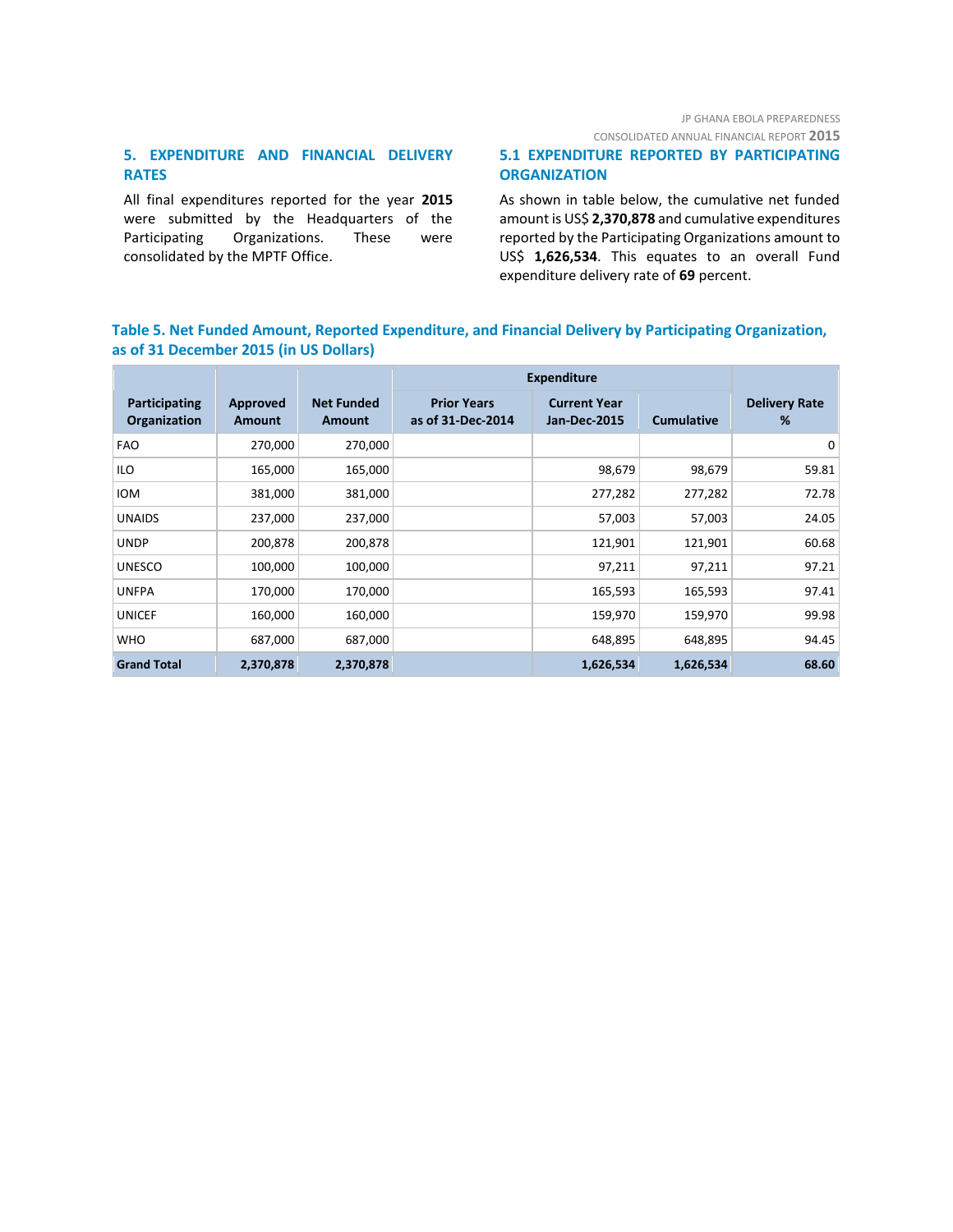# **5.4 EXPENDITURE REPORTED BY CATEGORY**

Project expenditures are incurred and monitored by each Participating Organization and are reported as per the agreed categories for inter-agency harmonized reporting. In 2006 the UN Development Group (UNDG) established six categories against which UN entities must report inter-agency project expenditures. Effective 1 January 2012, the UN Chief Executive Board (CEB) modified these categories as a result of IPSAS adoption to comprise eight categories. All expenditure incurred prior to 1 January 2012 have been reported in the old categories; post 1 January 2012 all expenditure are reported in the new eight categories. The old and new categories are noted to the right.

Table 6 reflects expenditure reported in the UNDG expense categories. Where the Fund has been operational pre and post 1 January 2012, the expenditures are reported using both categories. Where a Fund became operational post 1 January 2012, only the new categories are used.

# **2012 CEB Expense Categories**

- 1. Staff and personnel costs
- 2. Supplies, commodities and materials
- 3. Equipment, vehicles, furniture and depreciation
- 4. Contractual services
- 5. Travel
- 6. Transfers and grants
- 7. General operating expenses
- 8. Indirect costs

\_\_\_\_\_\_\_\_\_\_\_\_\_\_\_\_\_\_\_\_\_\_

#### **2006 UNDG Expense Categories**

- 1. Supplies, commodities, equipment & transport
- 2. Personnel
- 3. Training counterparts
- 4. Contracts
- 5. Other direct costs
- 6. Indirect costs

# **Table 6. Expenditure by UNDG Budget Category, as of 31 December 2015 (in US Dollars)**

|                                                       | <b>Expenditure</b>                      |                                            |              |                                                     |
|-------------------------------------------------------|-----------------------------------------|--------------------------------------------|--------------|-----------------------------------------------------|
| Category                                              | <b>Prior Years</b><br>as of 31-Dec-2014 | <b>Current Year</b><br><b>Jan-Dec-2015</b> | <b>Total</b> | <b>Percentage of Total</b><br><b>Programme Cost</b> |
| Supplies, Commodities, Equipment and Transport (Old)  |                                         | $\overline{\phantom{0}}$                   |              |                                                     |
| Personnel (Old)                                       |                                         | $\overline{\phantom{a}}$                   |              |                                                     |
| Training of Counterparts(Old)                         |                                         | $\overline{\phantom{a}}$                   |              |                                                     |
| Contracts (Old)                                       |                                         | $\overline{\phantom{0}}$                   |              |                                                     |
| Other direct costs (Old)                              |                                         |                                            |              |                                                     |
| Staff and Personnel Cost (New)                        |                                         | 147,380                                    | 147,380      | 9.68                                                |
| Supplies, Commodities and Materials (New)             |                                         | 122,863                                    | 122,863      | 8.07                                                |
| Equipment, Vehicles, Furniture and Depreciation (New) |                                         | 38,969                                     | 38,969       | 2.56                                                |
| Contractual Services (New)                            |                                         | 323,968                                    | 323,968      | 21.27                                               |
| Travel (New)                                          |                                         | 72,115                                     | 72,115       | 4.74                                                |
| Transfers and Grants (New)                            |                                         | 468,291                                    | 468,291      | 30.75                                               |
| <b>General Operating (New)</b>                        |                                         | 349,212                                    | 349,212      | 22.93                                               |
| <b>Programme Costs Total</b>                          |                                         | 1,522,799                                  | 1,522,799    | 100.00                                              |
| <sup>1</sup> Indirect Support Costs Total             |                                         | 103,735                                    | 103,735      | 6.81                                                |
| <b>Total</b>                                          |                                         | 1,626,534                                  | 1,626,534    |                                                     |

**1 Indirect Support Costs** charged by Participating Organization, based on their financial regulations, can be deducted upfront or at a later stage during implementation. The percentage may therefore appear to exceed the 7% agreed-upon for on-going projects. Once projects are financially closed, this number is not to exceed 7%.